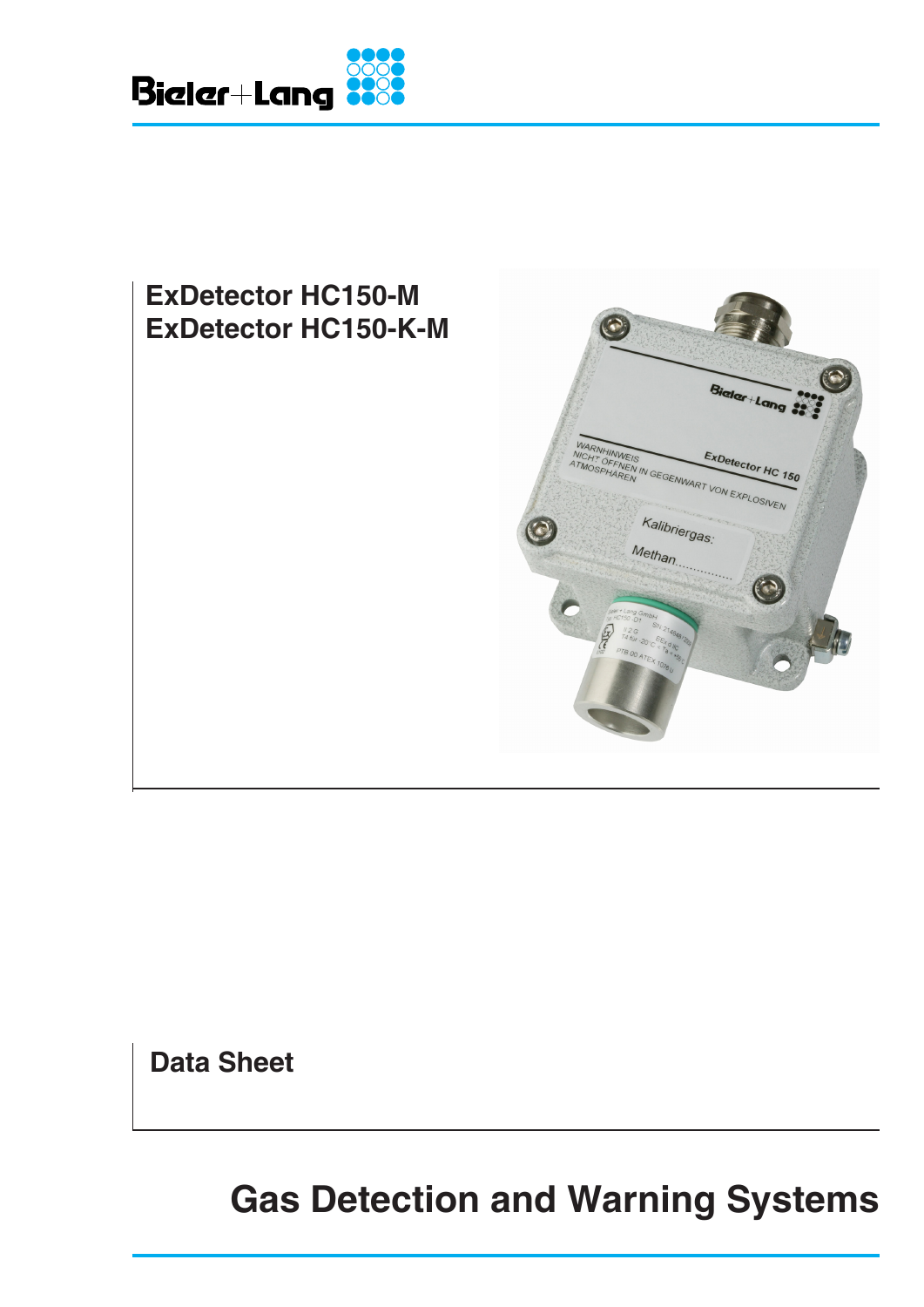

| <b>Applications/Set-up</b><br>Controler<br><b>Detector</b> | The gas detector ExDetector HC150 in combination with an evaluation<br>system has the following functions:<br>$\bullet$<br>sive gases and vapours<br>Monitoring these gases and warning of their presence<br>$\bullet$<br>Triggering protective measures:<br>switching equipment off ).<br>Organisational: optical and acoustic signals. | Measurement and display of the current concentration of potentially explo-<br>Technical: measures to prevent the concentration increasing (fans; |
|------------------------------------------------------------|------------------------------------------------------------------------------------------------------------------------------------------------------------------------------------------------------------------------------------------------------------------------------------------------------------------------------------------|--------------------------------------------------------------------------------------------------------------------------------------------------|
|                                                            | A gas warning installation consists of the following components:<br>A sensor<br>An evaluation system<br>valves                                                                                                                                                                                                                           | Controllable devices such as fans, illuminated warning signs, and solenoid                                                                       |
| <b>Product Features</b>                                    | Detection of combustible gases and vapours in air<br>Measurement range: 0  100 % LEL<br>Measurement principle: catalytic combustion<br>Linear measurement signal 4  20 mA<br>One-man calibration<br>Suitable for areas where there is a Zone 2 explosion hazard                                                                          |                                                                                                                                                  |
|                                                            | Models available:<br><b>HC150-M:</b><br>L,<br>Standard, for wall mounting                                                                                                                                                                                                                                                                | <b>HC150-K-M:</b><br>For installation in ventilation ducts                                                                                       |
|                                                            |                                                                                                                                                                                                                                                                                                                                          |                                                                                                                                                  |

**How It Works** The detector electronics regulate the operating parameter (heating voltage) of the sensor. The sensor is made up of active and an inactive elements. The inactive and active sensor elements are connected together in a Wheatstone's bridge circuit to compensate for environmental influences, such as variations in the ambient temperature. As soon as combustible gases reach the active sensor, combustion of the measurement gas occurs. The heat of this reaction changes the electrical resistance and thus the bridge signal. The resultant, small voltage signals are processed and converted to a 4 ... 20 mA measurement signal.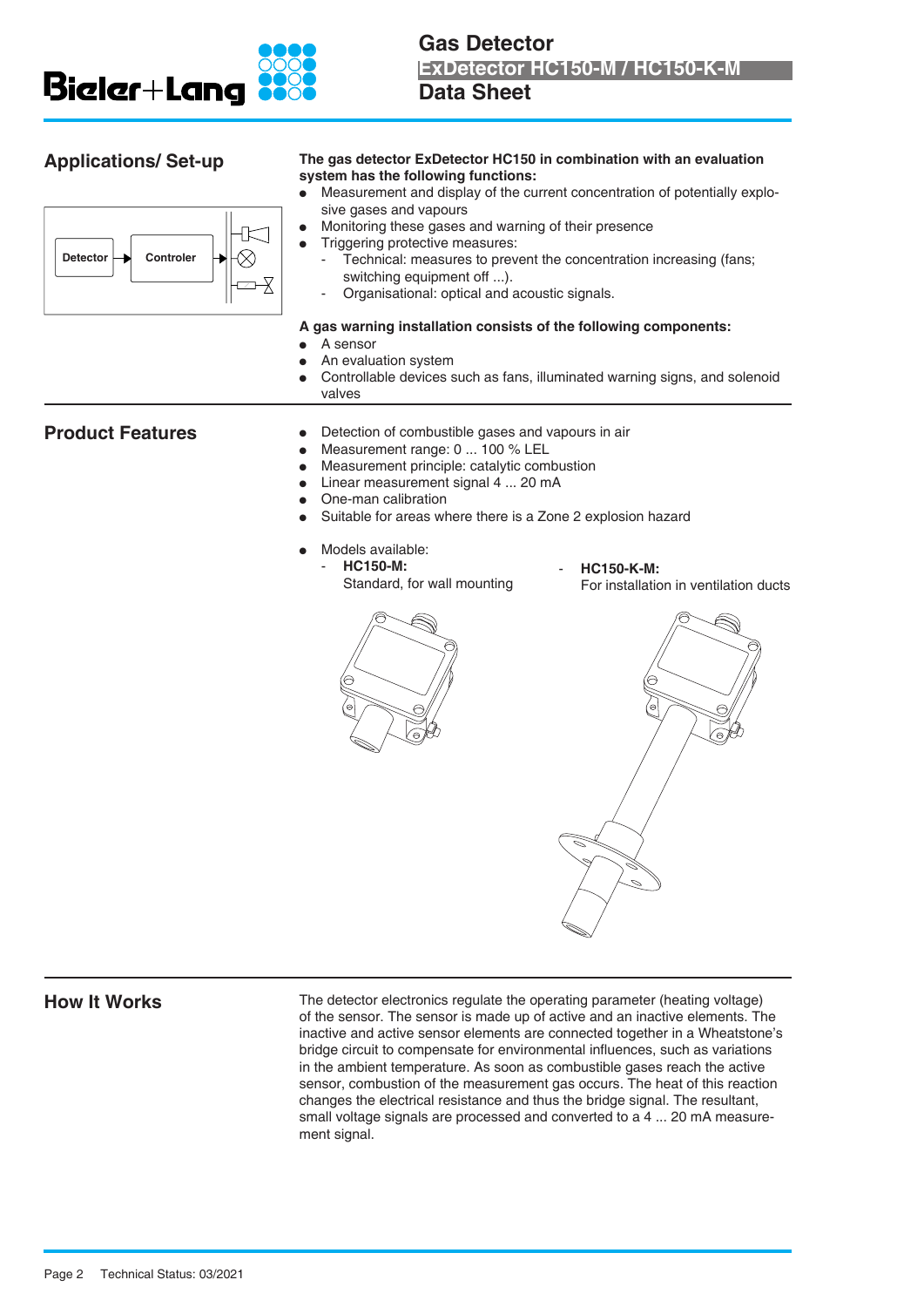

# **Circuit Block Diagram**



# **Technical Data (gases)**

|                       | <b>ExDetector HC150-M</b>                                                                                                                                                                                                                                     | <b>ExDetector HC150-K-M</b>                                 |  |
|-----------------------|---------------------------------------------------------------------------------------------------------------------------------------------------------------------------------------------------------------------------------------------------------------|-------------------------------------------------------------|--|
| Application           | Wall-mounting                                                                                                                                                                                                                                                 | Ventilation duct<br>mounting                                |  |
| Field of use          | Zone 2 hazardous areas                                                                                                                                                                                                                                        |                                                             |  |
| Category              | 3                                                                                                                                                                                                                                                             |                                                             |  |
| Equipment group       | $\mathbf{H}$                                                                                                                                                                                                                                                  |                                                             |  |
| Atmosphere            | G                                                                                                                                                                                                                                                             |                                                             |  |
| Detectable gases      | Combustible gases and vapours 1)                                                                                                                                                                                                                              |                                                             |  |
| Messfunktion          | Tested gases: Methane, Ethane, Propane,<br>n-Pentane, n-Hexane and Hydrogen in air                                                                                                                                                                            |                                                             |  |
| Measurement range     | $0100$ %LEL                                                                                                                                                                                                                                                   |                                                             |  |
| Measurement principle | Catalytic combustion (heat of reaction)                                                                                                                                                                                                                       |                                                             |  |
| Response time T90     | depending on the sample gas $(6 \dots 60 s)$<br>- Hydrogen: 6.9 s<br>- Methane: 13 s<br>- Propane: 20.5 s<br>Measurement setting times were determined by<br>diffusion. The test gas was applied to the sensor<br>via the calibration adapter (0.25 l / min). |                                                             |  |
| Warm up time          | < 10 s                                                                                                                                                                                                                                                        |                                                             |  |
| Max. flow speed       | 6 m/sec                                                                                                                                                                                                                                                       |                                                             |  |
| Temperature range     | $-20 °C  +55 °C$                                                                                                                                                                                                                                              | Housing:<br>$-20 °C  +55 °C$<br>Sensor:<br>$-20 °C  +80 °C$ |  |
| Air pressure range    | 800  1200 hPa                                                                                                                                                                                                                                                 |                                                             |  |
| Humidity range        | 20  90 % rel. humidity                                                                                                                                                                                                                                        |                                                             |  |

1) The useful life of a catalytic combustion sensor is affected by what are known as catalyst poisons. These substances include sulphur, phosphorus, silicon and lead compounds. Corrosive substances which liberate chlorine or fluorine compounds during reactions at the sensor element also reduce the anticipated working life, normally > 3 years.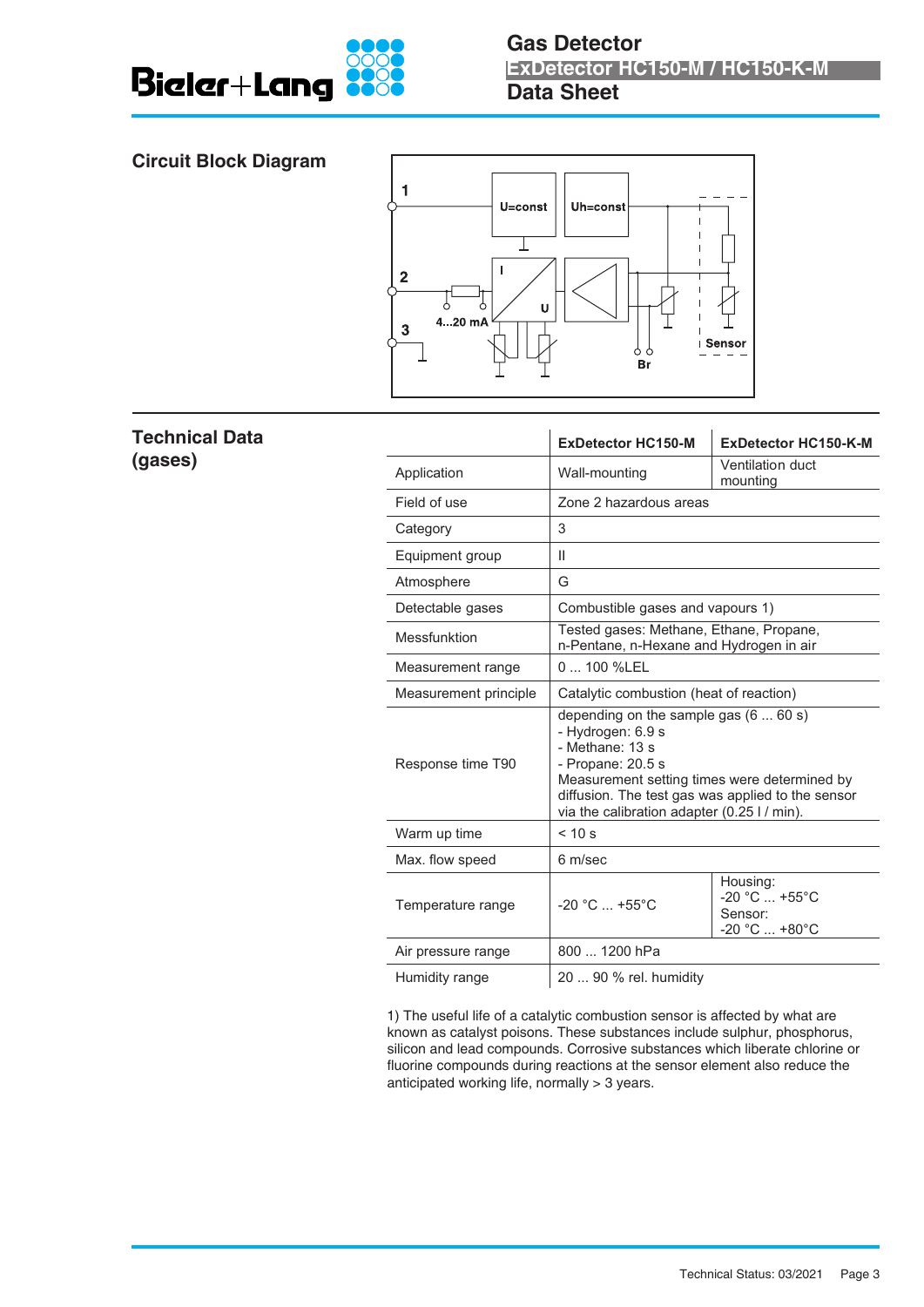



## **Technical Data (installation)**

|                                             | <b>ExDetector HC150-M</b>                                                                          | <b>ExDetector HC150-K-M</b> |  |
|---------------------------------------------|----------------------------------------------------------------------------------------------------|-----------------------------|--|
| ATEX designation                            | II 3 G<br>Ex nA de IIC T4 Gc                                                                       |                             |  |
| <b>ATFX</b><br>Certificate of<br>conformity | <b>PTB 10 ATEX 1023</b>                                                                            |                             |  |
| Performance<br>Certification                | <b>BAM 16 ATEX 0801 X</b>                                                                          |                             |  |
| Field interface                             | 4  20 mA, load resistance max 240 Ohm                                                              |                             |  |
| Supply voltage (at<br>sensor terminals)     | 18  28 VDC SELV / PELV;<br>external 100 mAT series fuse required;<br>max power consumption 5,5 W   |                             |  |
| Max. cable length                           | 1000 m (geschirmte Leitung)                                                                        |                             |  |
| Connecting cable                            | screened cable<br>H05VVC4V5-K                                                                      |                             |  |
| Storage conditions                          | Temperature: -25°C bis 60°C<br>Air pressure: 800 hPa bis 1100 hPa<br>Humidity 20% r.F. bis 90% r.F |                             |  |
| Suitable evaluation<br>device               | Gasmesscomputer GMC 8022,<br>GMC 8022E,<br>GMC 8364,<br>GMC 8420                                   |                             |  |

### **Mechanical Data**

|                                   | <b>ExDetector HC150</b>                                                                      | <b>ExDetector HC150-K</b> |
|-----------------------------------|----------------------------------------------------------------------------------------------|---------------------------|
| Degree of protection<br>(housing) | IP <sub>54</sub>                                                                             |                           |
| Housing materials                 | Sensor: stainless steel<br>Housing: aluminium                                                |                           |
| Weight                            | ca. 600 gr                                                                                   | ca. 1600 gr               |
| Cable gland                       | Cable gland fitting for<br>cable diameter 7 12 mm                                            |                           |
| Connection terminals              | $0.5 2.5$ mm <sup>2</sup> (without end sleeve)<br>$0.51.5$ mm <sup>2</sup> (with end sleeve) |                           |

#### **Exdetector HC150**

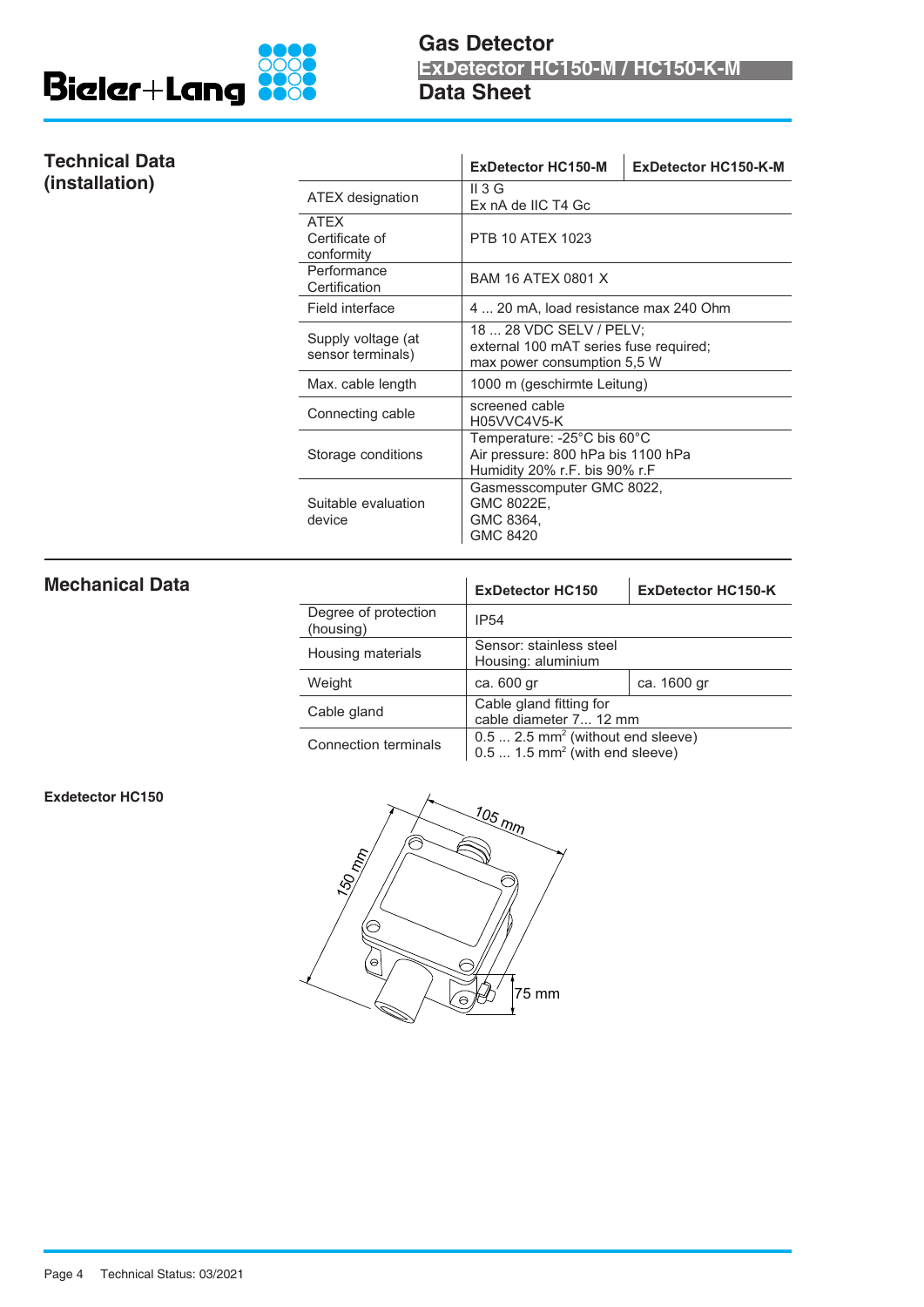

#### **Mechanical Data**

**Exdetector HC 150-K-M**



# **Accessories** • Test gas set<br>
• Calibration g

**Service**

Calibration gases

Everything from a single supplier - from system design to installation of your new gas warning system. This is backed up with comprehensive coverage by our sales and service network. Ask us about regional representatives in your area. And after purchase our service technicians are ready and willing to help and advise.